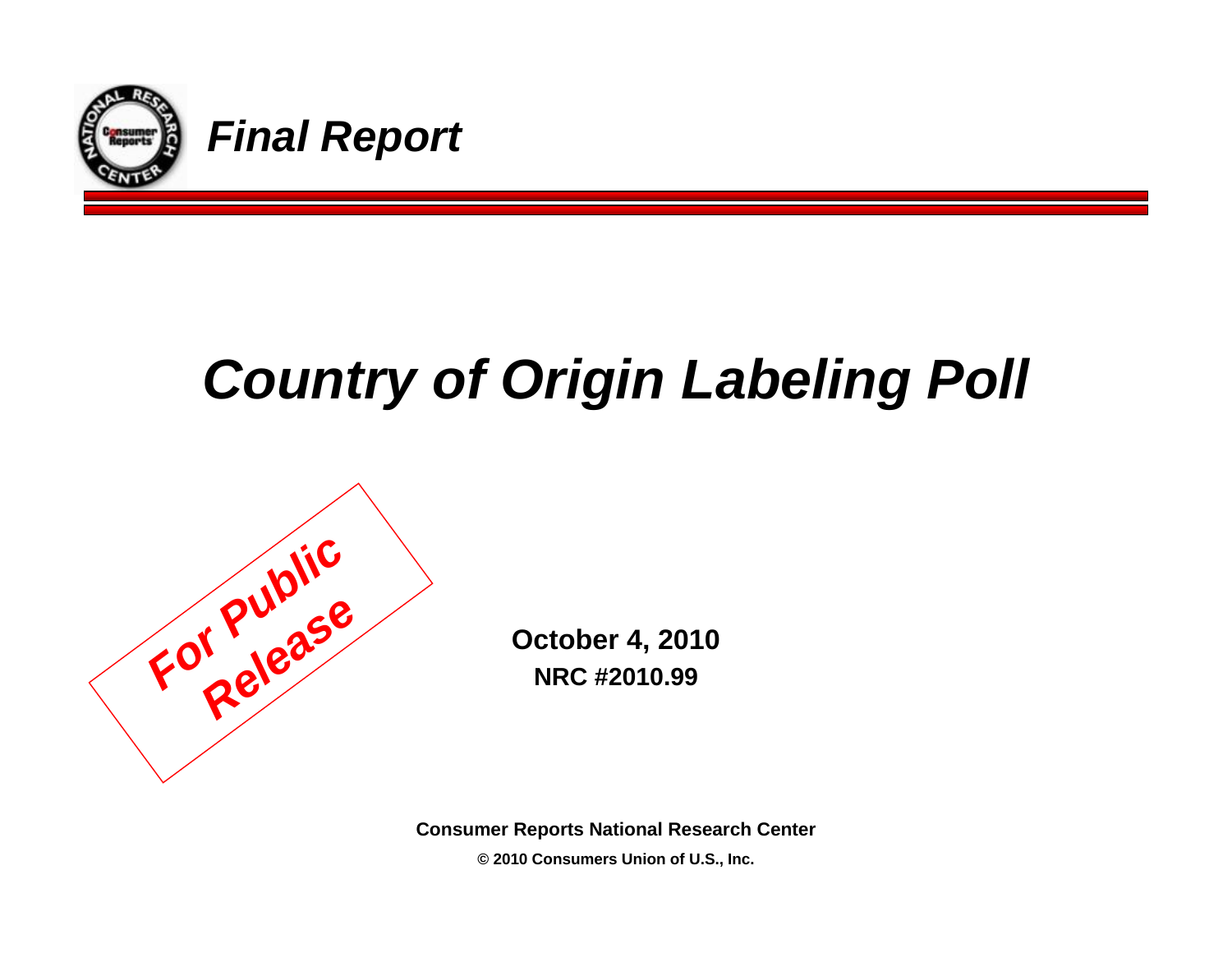

- O **Telephone surveys were conducted among 1,014 random adults comprising 507 men and 507 women 18 years of age and older. Interviewing took place over September 30-October 3, 2010.**
- O **The questionnaire was fielded via Opinion Research Corporation's Caravan twice-weekly national telephone omnibus survey. ORC used random digit dialing to achieve a nationally representative probability sample and weighted completed interviews by age, sex, geographic region and race.**
- O**The results of this study are intended for external communications. Methodology statement for public release:**

**The Consumer Reports National Research Center conducted a telephone survey using a nationally representative probability sample of telephone households. 1,014 interviews were completed among adults aged 18+. Interviewing took place over September 30-October 3, 2010. The sampling error is +/- 3.1 percentage points at a 95% confidence level.**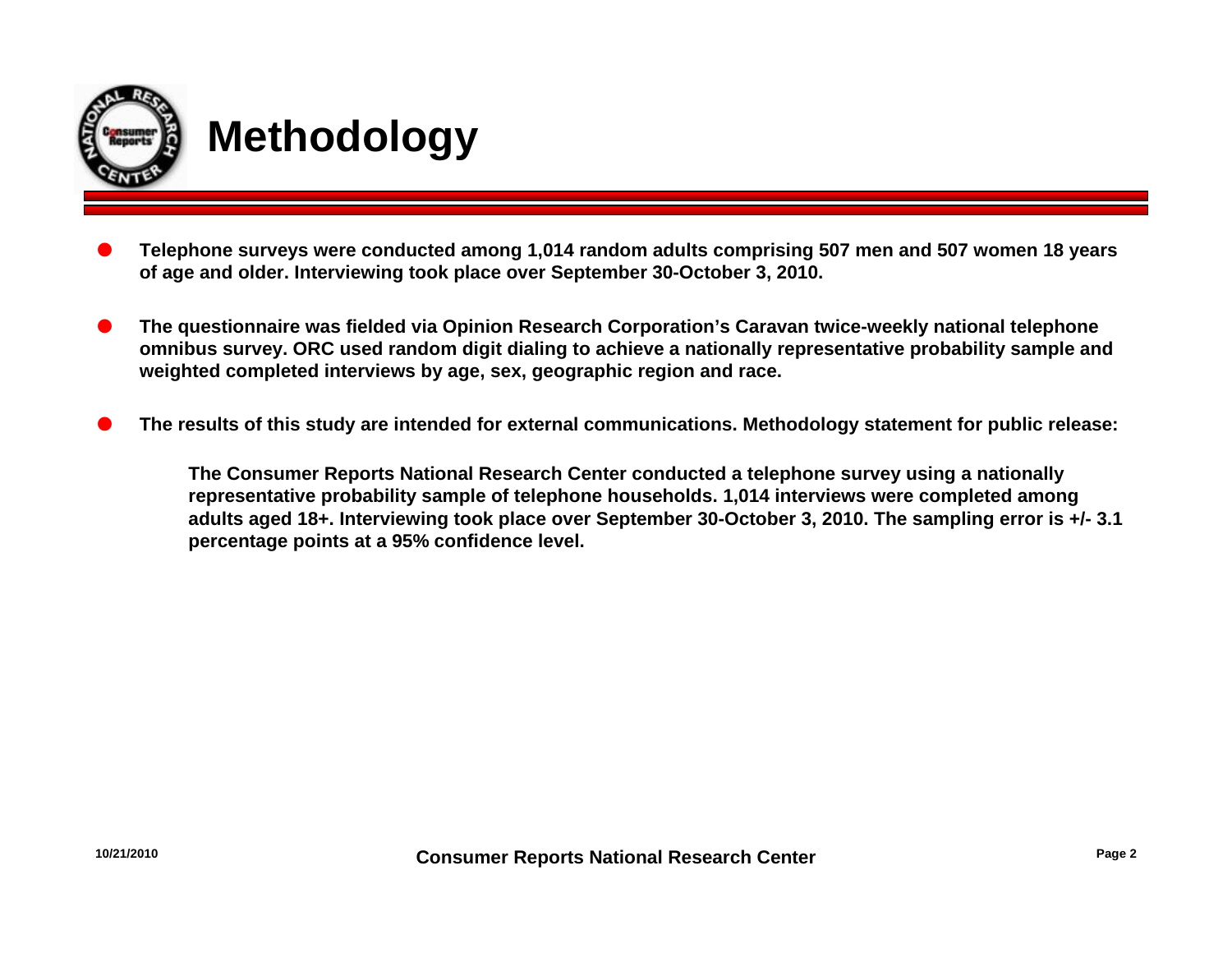

## **Country of Origin Labeling**

- O **Nearly half (47%) of consumers said they prefer comprehensive labeling—the label for meat from an animal raised both in the U.S. and Mexico should reflect the animal's complete history. One-quarter (25%) preferred the label to show the country of birth, and one-fifth (21%) would like the country that imported the animal displayed on the label.**
	- **Consumers under age 55 years and those with household income of at least \$40,000 were most likely to prefer labels with the complete history.**
	- **Older respondents, aged 55+ years, and those earning under \$40,000 disproportionately want the label to show where the animal was fattened, slaughtered and sold.**

**G1 - Suppose a cow is born and raised in Mexico, and then sent to the U.S. to be fattened for two months, slaughtered and sold. If you saw the meat from this animal in your supermarket, which of the following labels would you prefer it to have?**

|                            |                       | Gender     |                     | Age          |                  |              | <b>Household Income</b> |                 |                 | <b>Region</b>       |                       |              |                    |
|----------------------------|-----------------------|------------|---------------------|--------------|------------------|--------------|-------------------------|-----------------|-----------------|---------------------|-----------------------|--------------|--------------------|
| UNWEIGHTED BASE            | <b>TOTAL</b><br>1,014 | Men<br>507 | <b>Women</b><br>507 | 18-34<br>130 | $35 - 54$<br>314 | $55+$<br>539 | <\$40K<br>323           | \$40-74K<br>220 | $$75K +$<br>226 | <b>NEast</b><br>192 | <b>Midwest</b><br>221 | South<br>369 | <b>West</b><br>232 |
|                            | %                     | %          | %                   | %            | %                | %            | %                       | %               | %               | %                   | %                     | %            | %                  |
| Product of U.S. and Mexico | 47                    | 49         | 46                  | 50           | 55               | 38           | 44                      | 51              | 55              | 43                  | 46                    | 48           | 50                 |
| <b>Product of Mexico</b>   | 25                    | 25         | 24                  | 26           | 24               | 24           | 24                      | 22              | 28              | 32                  | 26                    | 22           | 22                 |
| Product of U.S.            | 21                    | 20         | 23                  | 16           | 16               | 31           | 28                      | 20              | 10              | 15                  | 20                    | 22           | 26                 |
| Other (specify)            |                       |            |                     |              |                  |              |                         |                 |                 |                     |                       |              |                    |
| Don't know                 | 6                     |            |                     |              |                  | 6            | 4                       |                 |                 |                     |                       |              | າ                  |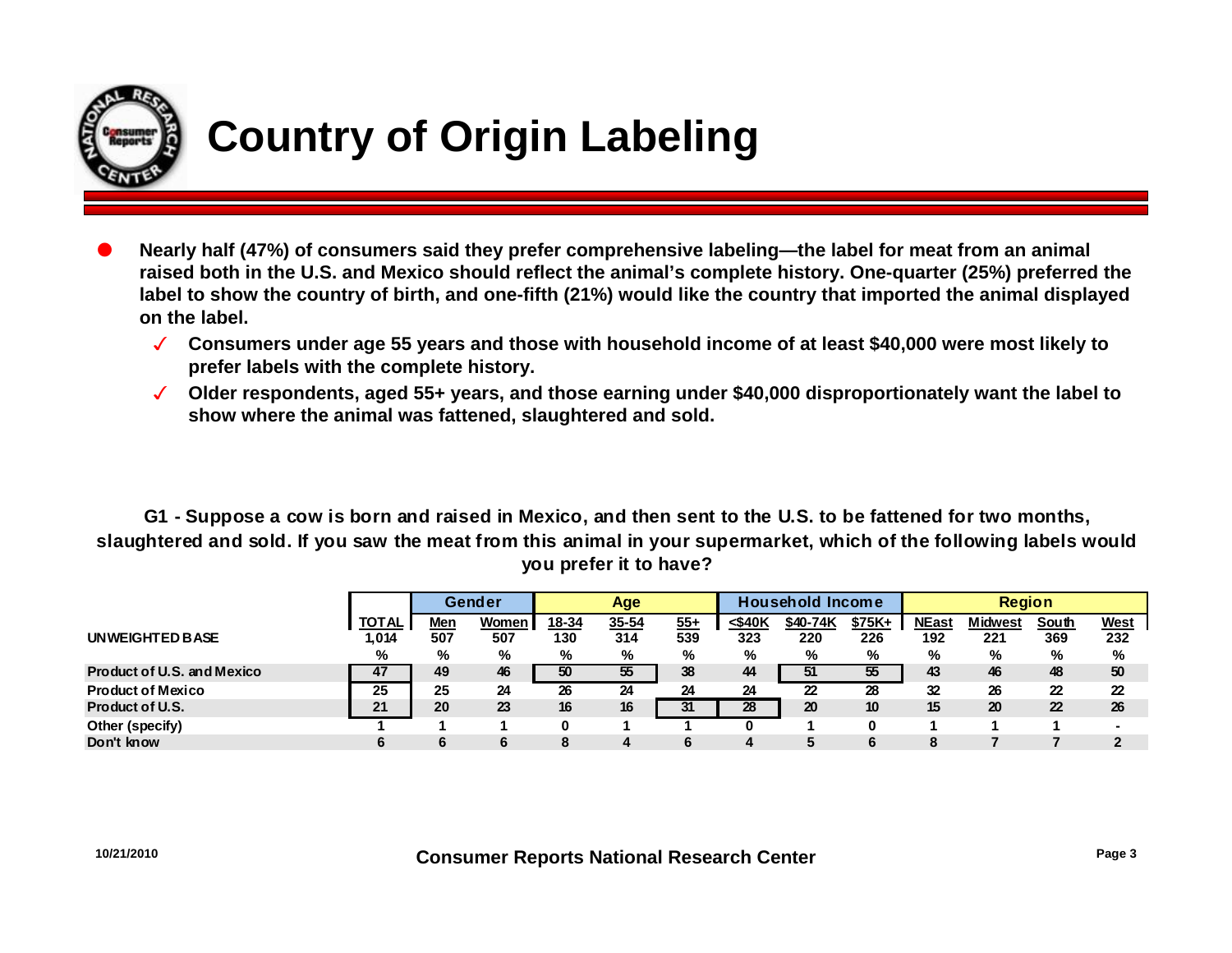

- O **Unaided, eight respondents chose to specify their own answer to the question.**
	- $\sqrt{2}$ **Don't care as long as it's USDA-approved**
	- **I wouldn't have it**
	- **I'm a vegetarian**
	- **Not labeled**
	- **Origin not of U.S.**
	- **Raise my own animals**
	- **Raised in Mexico**
	- **Wouldn't want anything on label**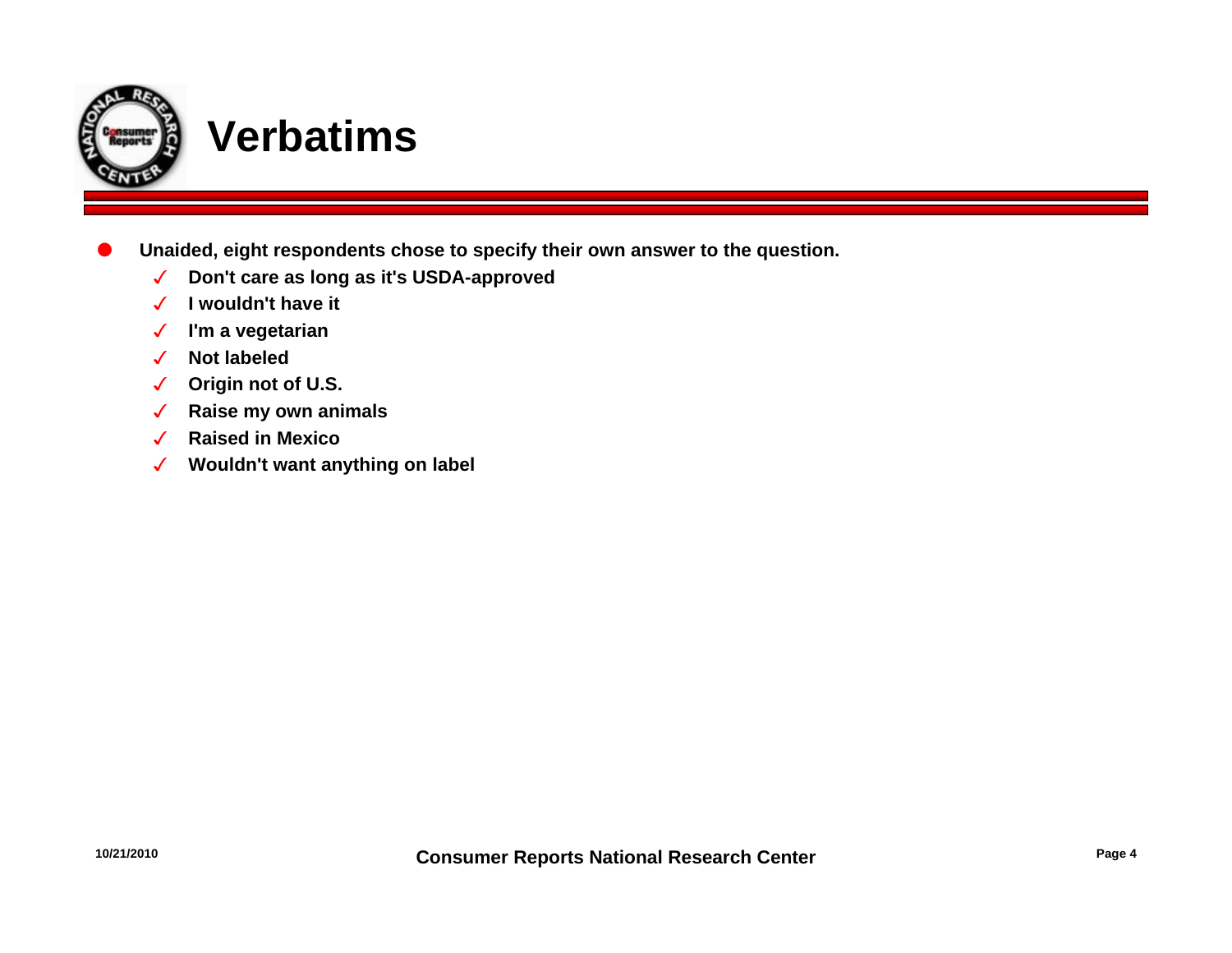

- O**Men and women were about equally represented in the poll, and the median age of respondents was 46 years.**
- O **Overall, 37% of participants reported having at least a four-year college degree, but 35% had no education beyond high school.**
- **Median household income of interviewed consumers was about \$49,000, and 37% said they are employed full time.**
- O**Most respondents (53%) said they are married, and around 7 in 10 identified themselves as Caucasian.**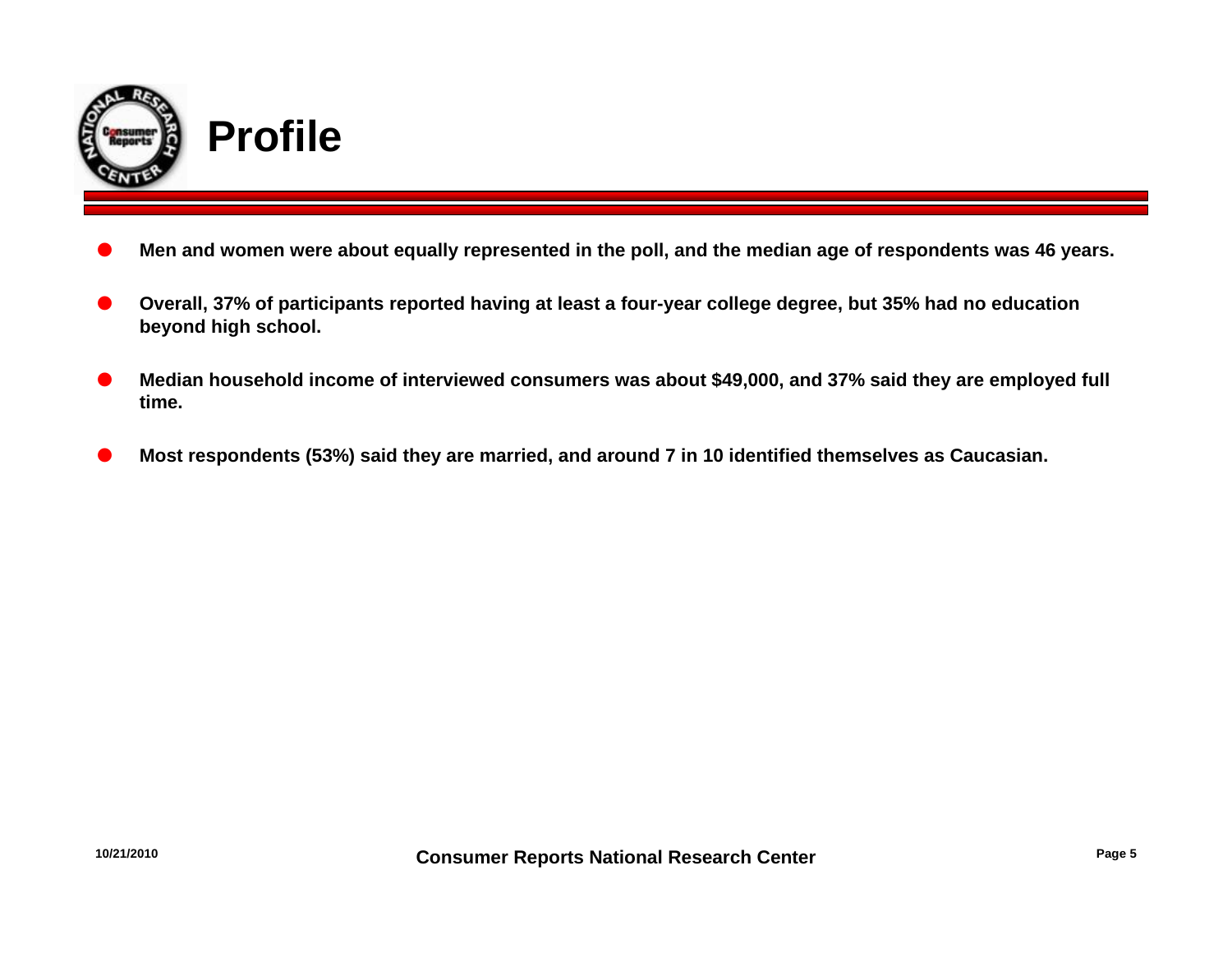## **Profile**

|                                  |               | Gender                  |        | <b>Age</b>    |           |          | <b>Household Income</b> |          |                |  |
|----------------------------------|---------------|-------------------------|--------|---------------|-----------|----------|-------------------------|----------|----------------|--|
|                                  | <b>TOTAL</b>  | <b>Men</b>              | Women  | $18 - 34$     | $35 - 54$ | $55+$    | $<$ \$40 $K$            | \$40-74K | $$75K +$       |  |
|                                  | $\frac{0}{0}$ | $\%$                    | %      | $\frac{0}{0}$ | $\%$      | $\%$     | $\frac{0}{0}$           | %        | $\%$           |  |
| <b>UNWEIGHTED BASE</b>           | 1,014         | 507                     | 507    | 130           | 314       | 539      | 323                     | 220      | 226            |  |
| <b>GENDER</b>                    |               |                         |        |               |           |          |                         |          |                |  |
| <b>Male</b>                      | 49            | 100                     |        | 48            | 50        | 48       | 47                      | 43       | 62             |  |
| <b>Female</b>                    | 51            |                         | 100    | 52            | 50        | 52       | 53                      | 57       | 38             |  |
| <b>AGE</b>                       |               |                         |        |               |           |          |                         |          |                |  |
| 18-34                            | 29            | 29                      | 29     | 100           |           |          | 39                      | 31       | 23             |  |
| 35-44                            | 18            | 17                      | 19     |               | 50        |          | 10                      | 19       | 29             |  |
| 45-54                            | 18            | 21                      | 16     |               | 50        |          | 16                      | 18       | 23             |  |
| 55-64                            | 15            | 15                      | 15     |               |           | 48       | 15                      | 13       | 16             |  |
| $65+$                            | 16            | 16                      | 17     |               |           | 52       | 17                      | 19       | 8              |  |
| <b>Refused/Nr</b>                | 3             | $\overline{\mathbf{2}}$ | 4      |               |           |          | 3                       |          |                |  |
| <b>MEDIAN (Years)</b>            | 45.6          | 46.2                    | 44.7   | 26.5          | 45.0      | 66.1     | 44.3                    | 45.4     | 44.0           |  |
| <b>EDUCATION</b>                 |               |                         |        |               |           |          |                         |          |                |  |
| Some HS or less                  | 8             | 10                      | 6      | 14            | 5         | 6        | 9                       | 4        | $\overline{7}$ |  |
| <b>HS</b> graduate               | 27            | 28                      | 26     | 30            | 22        | 31       | 39                      | 20       | 12             |  |
| Some college                     | 27            | 22                      | 32     | 26            | 28        | 27       | 34                      | 36       | 18             |  |
| College grad+ [Net]              | 37            | 40                      | 34     | 29            | 45        | 37       | 18                      | 39       | 63             |  |
| College grad                     | 22            | 25                      | 19     | 18            | 28        | 19       | 12                      | 23       | 35             |  |
| Postgrad degree                  | 15            | 15                      | 15     | 11            | 17        | 18       | 6                       | 16       | 28             |  |
| <b>Refused/Nr</b>                | 1             | 1                       | 1      |               |           | $\bf{0}$ | $\mathbf 0$             |          |                |  |
| <b>HOUSEHOLD INCOME</b>          |               |                         |        |               |           |          |                         |          |                |  |
| <b>Under \$25,000</b>            | 18            | 17                      | 19     | 23            | 12        | 20       | 48                      |          |                |  |
| \$25,000 but less than \$50,000  | 27            | 24                      | 31     | 34            | 21        | 28       | 52                      | 33       |                |  |
| \$50,000 but less than \$75,000  | 16            | 15                      | 18     | 18            | 16        | 16       |                         | 67       |                |  |
| \$75,000 but less than \$100,000 | 11            | 13                      | 9      | 14            | 12        | 8        |                         |          | 40             |  |
| \$100,000 or more                | 16            | 21                      | 12     | 8             | 26        | 14       |                         |          | 60             |  |
| <b>Refused</b>                   | 11            | 10                      | 12     | 4             | 13        | 14       |                         |          |                |  |
| <b>MEDIAN (000s)</b>             | \$49.3        | \$56.7                  | \$45.6 | \$43.5        | \$65.9    | \$45.6   | \$25.9                  | \$56.3   | \$116.6        |  |

**Consumer Reports National Research Center 10/21/2010 Page 6**